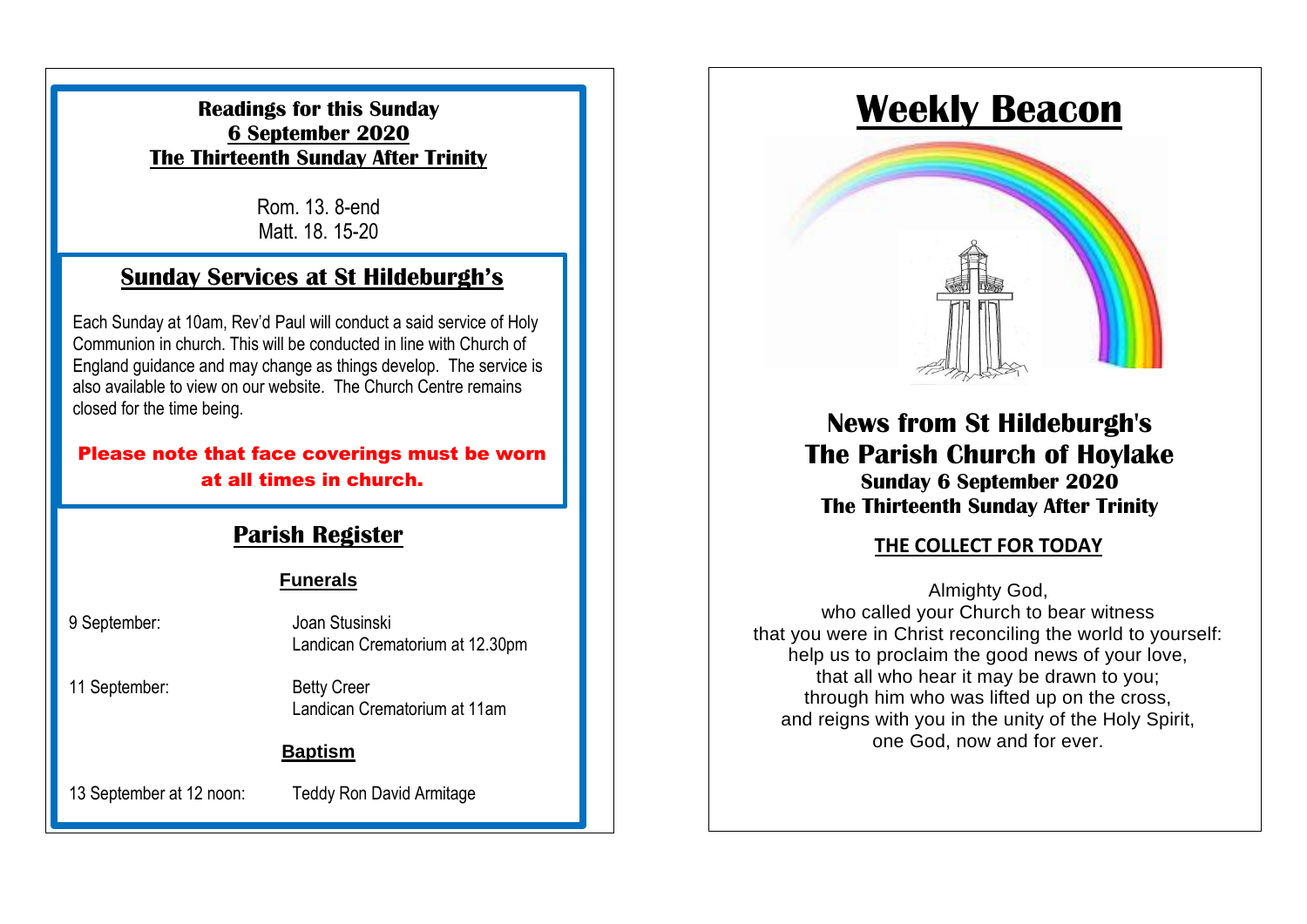# **A Note from Rev'd Paul**

As we reopen the church according to Church of England instructions, it is very important to abide by the regulations for social distancing that have been marked out in church.

Please DO NOT sit on the chairs marked with an 'X' – the other chairs have been socially distanced in accordance with instructions. This is for everyone's safety in the current pandemic.

#### **Please note that face coverings must be worn in church at all times.**

### **Morning Prayer in Church**

Each Tuesday and Thursday at 10am. Please bring your own bible.

The church remains open for private devotional prayer Monday to Thursday 9am to 12 noon.

# **Lifeboat Sunday**

Sunday 13 September would have been Lifeboat Sunday in church. However, due to Covid19 restrictions, the service will now take place on line.

The service will be available to view on our website [www.sthildeburgh.org](http://www.sthildeburgh.org/) on 13 September.

# **A Notice About Giving From The Treasurer**

A big thank you to all of you who have helped to support church funds at a time when there have been no collections at church services. Your contributions help us to maintain our support for the local community. Please use any of these methods of payment:

**1. Direct Payment to our Bank**

This is the easiest method for everybody if you have computer access or are able to travel to your branch. Our Account Name: **Hoylake Parochial Church Council** Sort Code : **40-25-08** Account Number : **20445800 2. If you would like to set up a new gift aided donation contact George Dafnis on 632-5927.** He will supply the necessary form and information.

**3.** If you do not have computer access please enclose your donation in an envelope and post it through the vicarage front door. **"Cheques should be made payable to Hoylake PCC"**

If you already subscribe to the envelope system, please use your normal weekly envelope.

The postal address is The Vicarage, 1 Stanley Road, Hoylake, CH47 1HL if you are self isolating.

**4. If you have any further queries please contact Lytton Goodwin on 632-6923**

# **Gift Aid**

Are you a taxpayer? Did you know that we can claim an additional 20% of your donation back from the Inland Revenue under the Gift Aid Scheme? If you would like to Gift Aid your donation, please **include your name and address** in any correspondence. Alternatively, if you are making a direct payment to our bank account please send your name and address to the Church Office for the attention of the Treasurer. [www.sthildeburgh.parish.office@gmail.com](http://www.sthildeburgh.parish.office@gmail.com)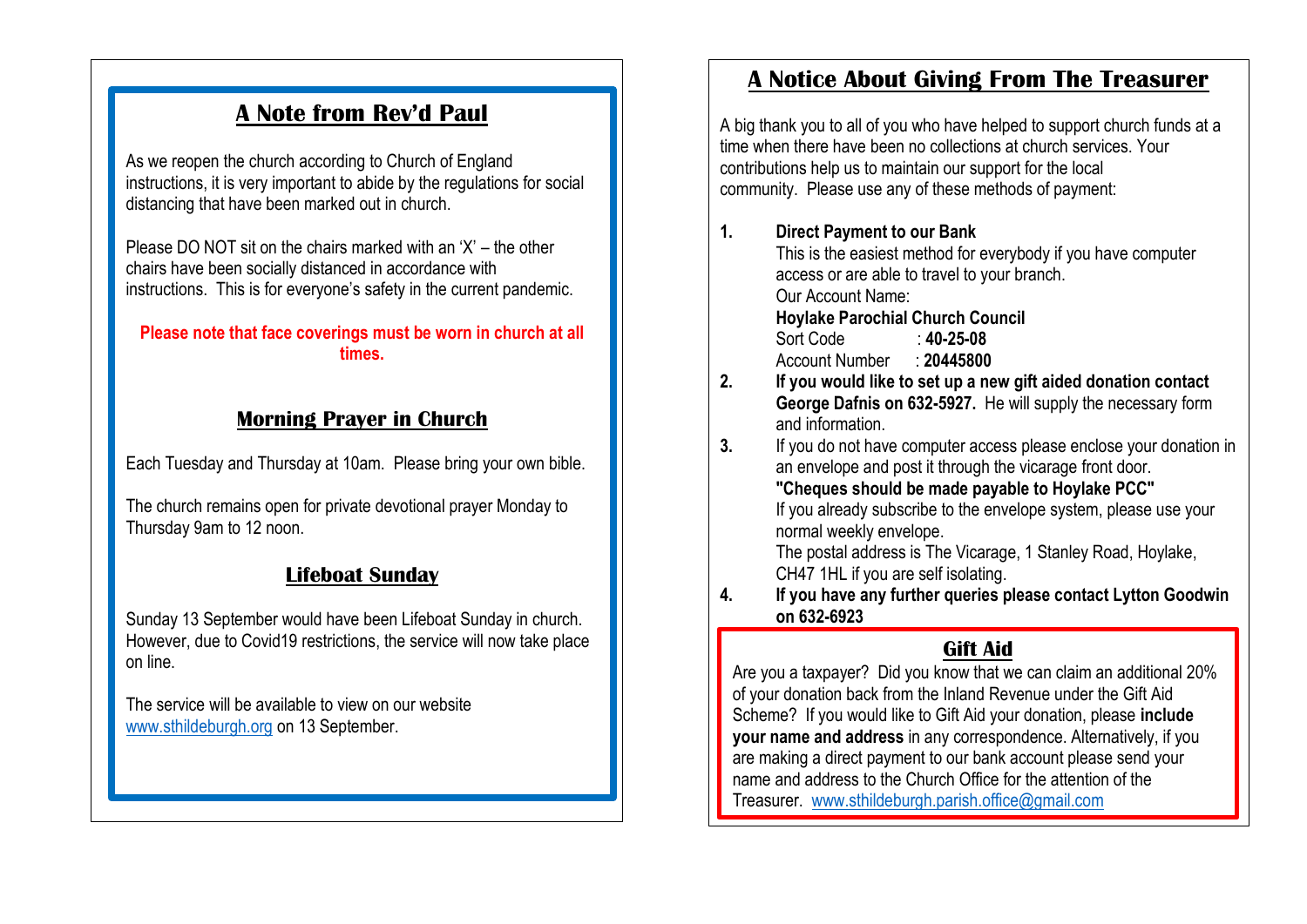#### **Voyagers At Home**



This week in Voyagers Vanessa chose one of her favourite stories - the poor widow who put her pennies in the temple collecting box, giving all that she had to God. We remembered that what matters is not how big or small our gifts or efforts are, or what other people think of them, but that God welcomes all that is given wholeheartedly to him.

Love and prayers,

Christine.



Lord Jesus Christ fill us with your love that we may count nothing too small to do for you, nothing too much to give, and nothing too hard to bear.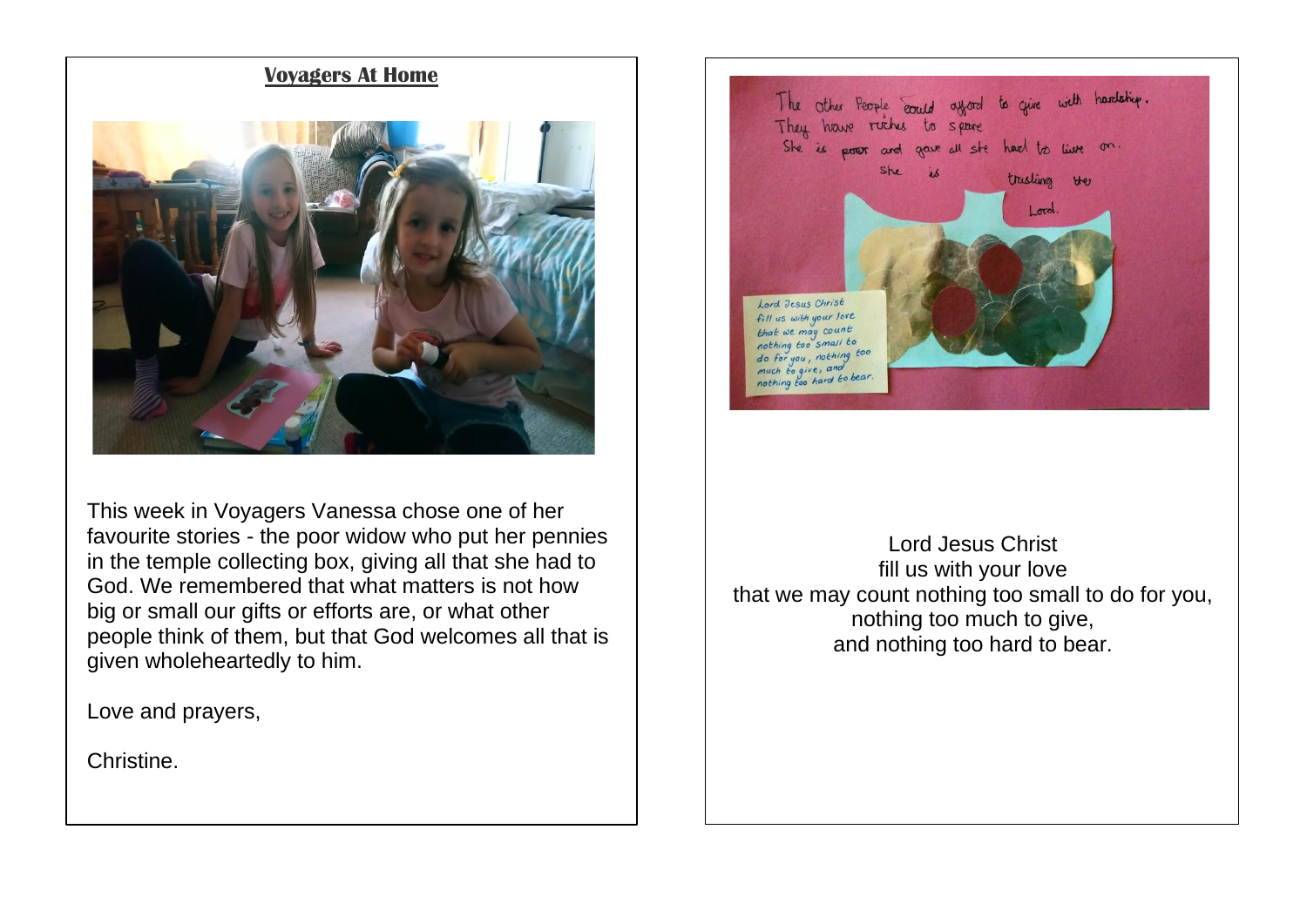### **FLOWER OF THE WEEK: NASTURTIUM. 19th in a series.**

#### *Text by Peter Surridge.*

NASTURTIUMS are among the best vigorous annuals of late summer, producing bright green foliage and fiery flowers to cover the scruffy, dying foliage of early summer flowers, conceal untidy corners and scramble among faded clematis and honeysuckle.

They do not require much water or feed though they do demand good light. Plant pot-grown seedlings under the leafy cover of south and west-facing plants, and their bright shoots will quickly break cover and head towards the sun.

The nasturtium originated in South America, though its botanical name, *tropaeolum*, was taken from the Greek and Latin battlefield words for trophy – a tree trunk festooned by the winners with the losers' bloodied helmets and shields. The familiar garden flower, *Tropaeolum majus*, used to be grown up poles hung with netting, showing off its shield-shaped leaves and scarlet flowers – hence the 'trophy' connection. 'Nasturtium' comes from Pliny's term for pungent plants – *nasus* for nose and *tortus* to twist – and is now officially applied to watercress. Nasturtiums provide similarly crisp, peppery leaves, which add a tang to salads. The seed pods can be pickled when young and taste like capers. The flowers and flower buds are also eaten.

Many varieties of nasturtium are hybrids of *Tropaeolum majus*. The flowers are scarlet, orange, bronze or yellow and many have spots, blotches, striped or marbled effects. Dwarf forms such as crimson Empress of India and multicoloured Tom Thumb are good for edging; semi-trailing types like Glorious Gleam are suitable for hanging baskets, while the tall traditional kinds are ideal for a major cover-up. In containers, the plants flower more freely while in the ground foliage tends to dominate. The fine Alaska series such as Whisky and Ice has foliage dotted and marbled with creamy white. A 19th-century variety, Hermine Grashoff, has scarlet-orange double flowers.

*Below: Summer jewels – a mixture of nasturtium varieties.*



Seeds can be sown in pots with protection from March or directly into the ground from May. Self-sown seeds sometimes survive in the ground until spring and produce early flowers. In any situation, nasturtiums can be infested by blackfly which can be controlled by destroying affected leaves but suffer few other problems. Herbalists use nasturtiums in treatments for various infections, skin troubles and baldness and the plant is an ingredient of commercially-produced hair lotion.